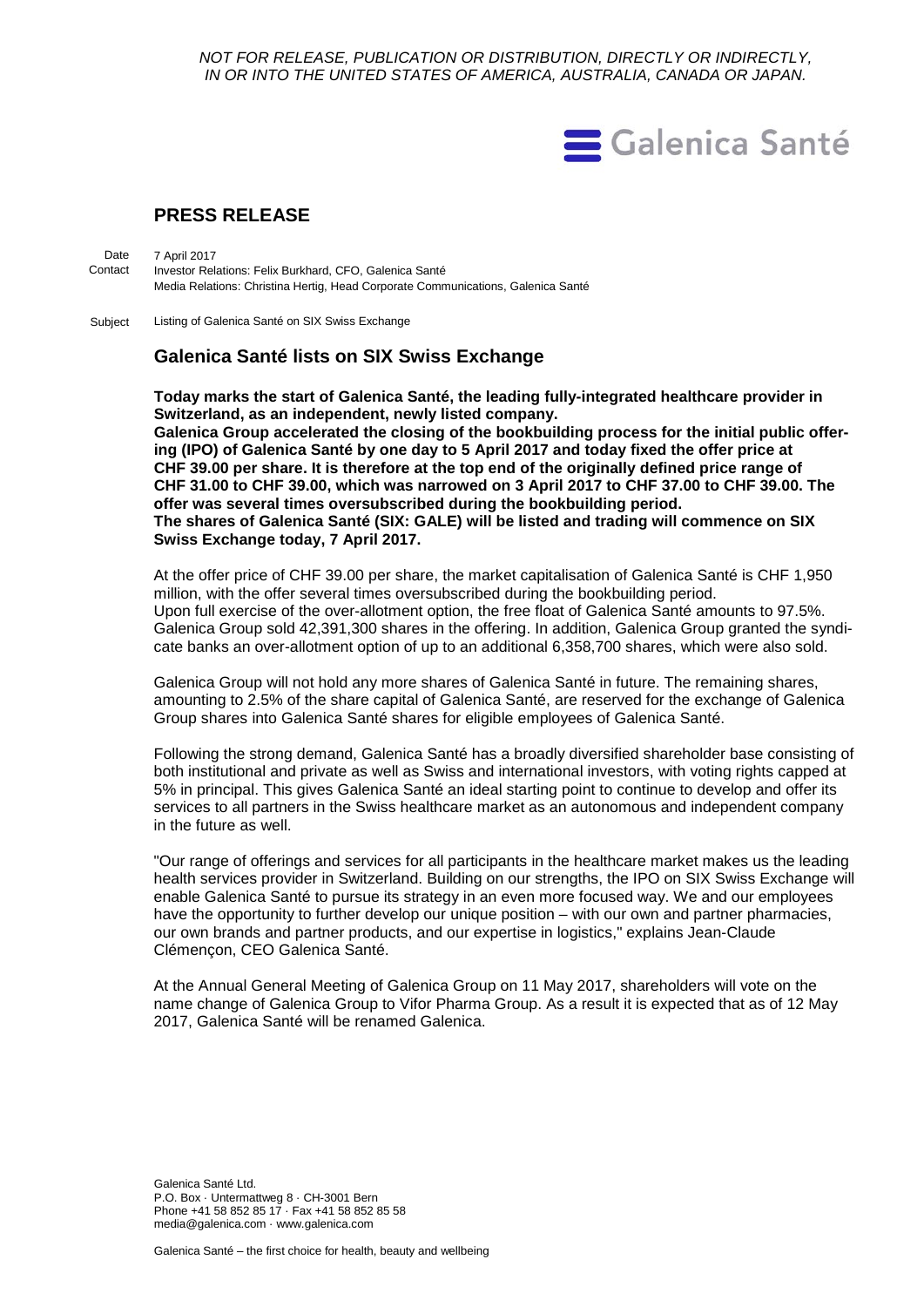7 April 2017 Date

2/3 Page

Listing of Galenica Santé on SIX Swiss Exchange Subject

### **Key data**

| Listing                                                                     | SIX Swiss Exchange (International Reporting Standard)              |  |
|-----------------------------------------------------------------------------|--------------------------------------------------------------------|--|
| Ticker symbol                                                               | <b>GALE</b>                                                        |  |
| Swiss security number                                                       | 36 067 446                                                         |  |
| <b>ISIN</b>                                                                 | CH036 067 446 6                                                    |  |
| Total number of ordinary registered<br>shares                               | 50,000,000                                                         |  |
| Nominal Value                                                               | CHF 0.10 per registered share                                      |  |
| Offer price                                                                 | CHF 39.00 per share                                                |  |
| Offering                                                                    | Base offer of 42,391,300 shares                                    |  |
|                                                                             | Over-Allotment Option of 6,358,700 additional registered<br>shares |  |
| <b>Anticipated schedule</b>                                                 |                                                                    |  |
| Listing and first day of trading                                            | 7 April 2017                                                       |  |
| Book-entry delivery of offered shares<br>against payment of the offer price | 11 April 2017                                                      |  |
| Last day for exercising the over-<br>allotment option                       | 5 May 2017                                                         |  |

Copies of the Offering Memorandum and the Supplement may be obtained free of charge from Credit Suisse AG, Zurich, Switzerland (email: equity.prospectus@credit-suisse.com) and from UBS AG, Zurich, Switzerland (email: swiss-prospectus@ubs.com).

### **Dates for the diary**

Galenica Santé will present its half-year results 2017 on 8 August 2017.

### **For further information, please contact:**

| Media Relations:                                | <b>Investor Relations:</b>     |
|-------------------------------------------------|--------------------------------|
| Christina Hertig, Head Corporate Communications | Felix Burkhard, CFO            |
| Tel. +41 58 852 85 17                           | Tel. +41 58 852 85 29          |
| E-mail: media@galenica.com                      | E-mail: investors@galenica.com |

*Galenica Santé is the leading fully-integrated healthcare provider in Switzerland. With nearly 500 own, joint venture and independent partner pharmacies, Galenica Santé operates the largest network of pharmacies in Switzerland. In addition, Galenica Santé further develops and offers well-known own brands and products, exclusive brands and products from business partners as well as a variety of onsite health services and tests for customers. Galenica Santé is also the leading provider of prewholesale and wholesale distribution as well as database services in the Swiss healthcare market. Galenica Santé is listed on the Swiss Stock Exchange (SIX Swiss Exchange, GALE, security number 36,067,446).*

*Additional information concerning the Galenica Santé can be found at [www.galenica.com.](http://www.galenica.com/en/index.php)*